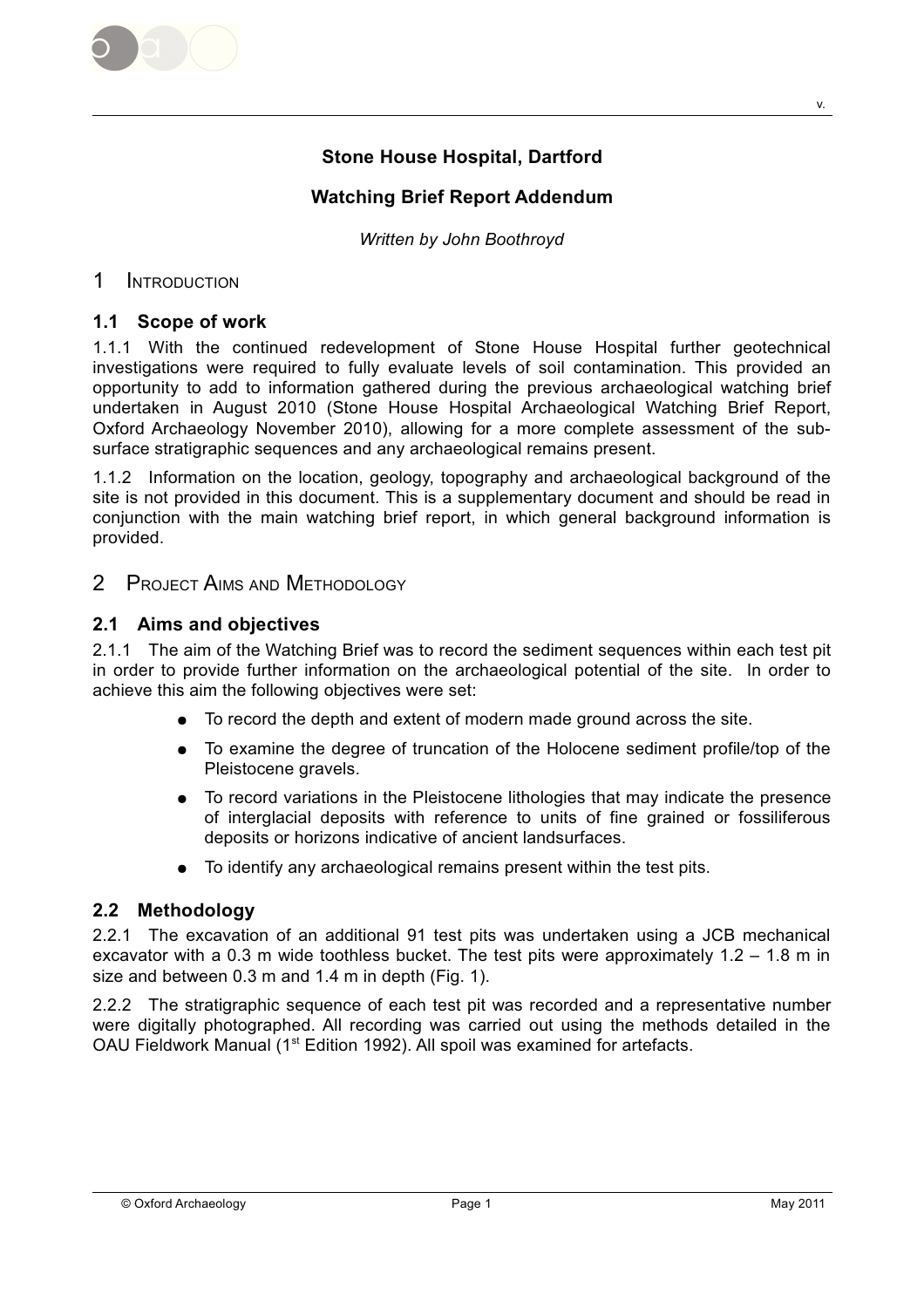

#### 3 RESULTS

#### $3.1$ General

3.1.1 The stratigraphic sequences observed in the additional test pits showed little variation from those identified during the initial watching brief, therefore a detailed description of the stratigraphy is not provided here. In addition, to avoid repetition, the 91 test pits have been grouped based upon the depth below ground level of the natural gravel, and overall stratigraphic sequence; descriptions of these groups are given below. No archaeological features were identified: two worked flints were recovered and are discussed below.

3.1.2 The modelling of the thickness of the modern made ground and underlying disturbed subsoil illustrated in the main watching brief report has been augmented by the addition of the extra data recovered during this exercise and is presented here as Figure 2.

#### $3.2$ **Test pit descriptions**

### Test pit group 1

3.2.1 Group 1 consists of all test pits cut through tarmac where natural gravel was identified at a depth less than 0.69 m below ground level (Test Pits 49, 53, 55 - 58, 73, 75, 77 - 79, 84 - 87 and 91). The tarmac (101) which was c 0.08 m in depth overlay a reddish-yellow sand, with flint inclusions, identified as a make up layer c 0.2 m in depth (102). In Test Pit 53 a cinder/coal based make up layer was used instead of sand. Test Pits 55-58 contained an additional concrete layer under the tarmac which was c 0.15 m in depth. Underlying the sand was greybrown silty sand with frequent flint and occasional brick/debris inclusions (103). This deposit was identified as the disturbed subsoil observed during the watching brief carried out in 2010. Pleistocene gravels (104) were identified underlying the subsoil. Test Pit 87 was not excavated to natural gravel as a stone capped drain was uncovered and left in situ.

#### **Test pit group 2**

3.2.2 Group 2 consists of all test pits cut through topsoil where natural gravel was identified at a depth less than 0.69 m below ground level (Test Pits 6, 10, 15, 37, 40, 41, 43 - 46, 48, 60, 62 -71, 76, 80, 82, 83 and 90). The topsoil (201) was c 0.2 m in depth, and consisted of a browngrey silty sand with frequent flint and brick/debris inclusions. It overlay a grey-brown silty sand with frequent flint and occasional brick/debris inclusions c 0.4 m in depth (202), which is the disturbed subsoil identified across the site. The subsoil overlay the natural Pleistocene gravels (203). Test Pit 76 contained an additional grey sand layer 0.32 m in depth, which overlay the disturbed subsoil and is likely to have been caused by root activity or previous vegetation. Test Pits 63 - 65 were not excavated to natural gravel due to excessive root disturbance. In addition Test Pit 40 was stopped due to immoveable rubble. Test Pit 83 was located over the suspected location of a high voltage cable and therefore excavation was stopped prior to reaching the cable.

#### Test pit group 3

3.2.3 Group 3 consists of all test pits cut through tarmac where natural gravel was identified at a depth between 0.7 and 0.99 m below ground level (Test Pits 1, 27, 50 - 52, 54, 74, 81, 88 and 89). The tarmac (301) which was c 0.10 m in depth, overlay a reddish-yellow sand with flint inclusions interpreted as a make up layer, which was c 0.3 m in depth (302). Test Pit 54 contained a concrete layer overlying the make up layer which was 0.24 m in depth. This make up layer overlay the disturbed subsoil identified across site, a grey-brown silty sand with frequent flint and occasional brick/debris inclusion c 0.4 m in depth (303). The subsoil overlay

v.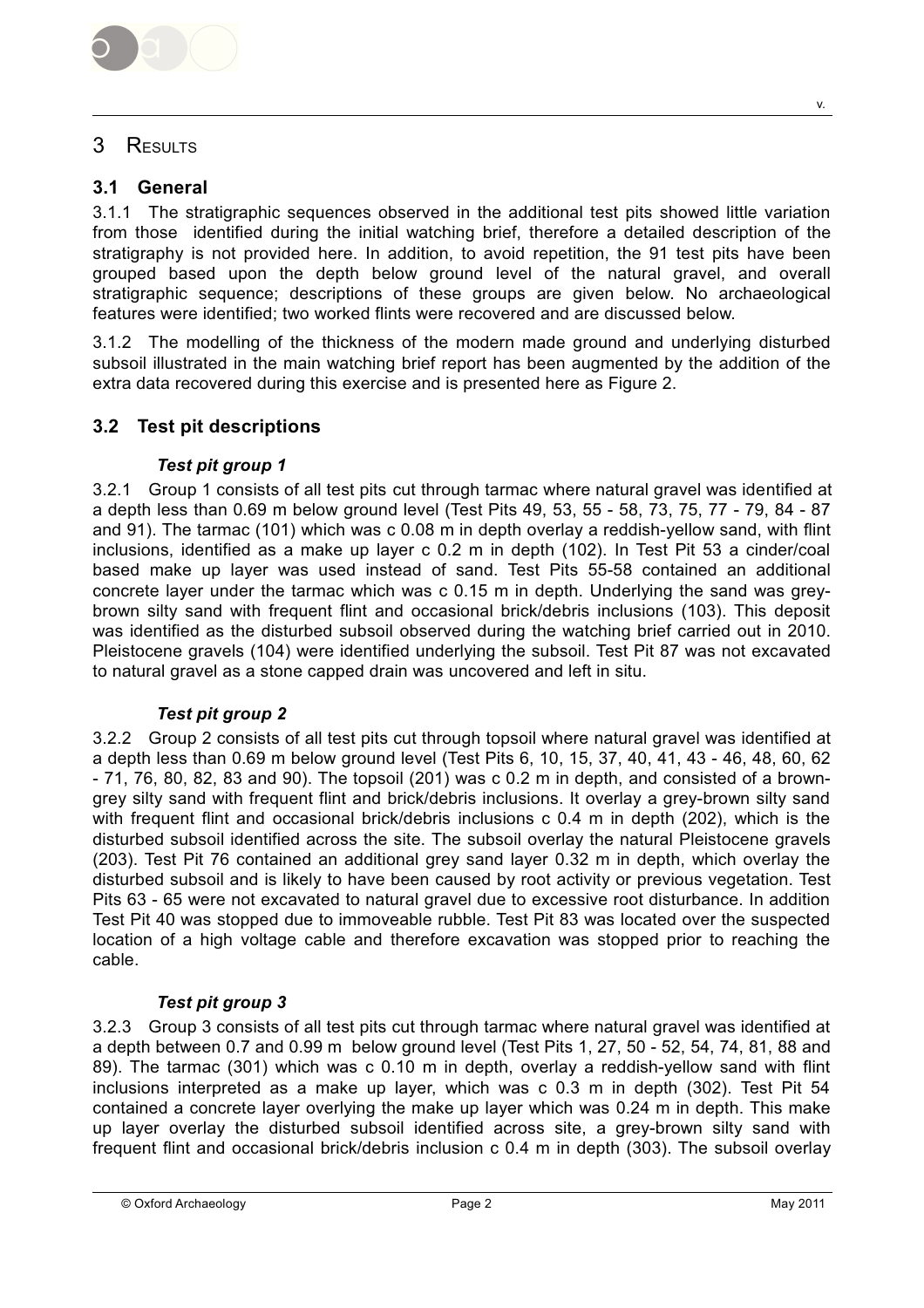

the natural Pleistocene gravels. Natural was not identified in Test Pit 1 and 74 as in both cases a greater thickness of made ground was present.

### Test pit group 4

3.2.4 Group 4 consists of all test pits cut through topsoil where natural gravel was identified at a depth between 0.7 and 0.99 m below ground level (Test Pits 3 - 5, 7, 11 - 14, 16, 18 - 20, 22 -25, 27, 28, 30, 32, 33 - 36, 38 - 40, 47, 59, 61, 72). The topsoil (401), c 0.25 m in depth, was a brown-grey silty sand with frequent flint and rare brick/debris inclusions. The topsoil overlay a grey-brown silty sand with frequent flint and occasional brick/debris inclusions c 0.7 m in depth (402), which is the disturbed subsoil identified across site. Underlying the subsoil were the natural Pleistocene gravels (403). Test Pits 3, 4, 5, 11, 13 were not dug to natural gravel, with the disturbed subsoil observed at the limit of the excavation

### Test pit group 5

3.2.5 Group 5 consists of all test pits cut through tarmac where natural gravel was not identified and lay at a depth greater than 1.3 m below ground level (only Test Pit 26 falls into this group). The tarmac (501), c 0.1 m in depth, was laid upon a grey-brown silty sand make up layer (502), which overlay an additional make up layer consisting of a brown silty-sand (503). Underlying this second make up layer was a dark reddish-grey silt-sand containing cinder and coal inclusions (504). This layer continued until the limit of excavations at 1.3 m below ground level; natural gravel was not observed.

### Test pit group 6

3.2.6 Group 6 consists of all test pits cut through topsoil where natural lay at a depth greater than 1 m below ground level (Test Pits 2, 8, 9, 17, 21, 29 and 31). The stratigraphic sequence of Group 6 is the same as that identified in Groups 2 and 4. Topsoil (601), c 0.25 m in depth, overlay a disturbed subsoil (602) c 1 m in depth, which in turn overlay the natural Pleistocene gravels (603). Test Pits 2, 8 and 9 were excavated through banks constructed during the landscaping of the hospital grounds and were not excavated to natural gravel. The banks were constructed of redeposited subsoil, which was observed to the limit of excavation.

# 3.3 Finds

3.3.1 Two pieces of struck flint were recovered; a third, natural fragment was examined and discarded. Both were recovered from disturbed subsoil layers overlying the gravels. The two pieces consist of an irregular, multi platform flake core (Test Pit 16, context 402) weighing 150g and a regular, inner blade-like flake (Test Pit 21, context 602). The core is typical of later prehistoric assemblages, most likely mid-late Bronze Age in date, while the blade-like flake is more problematic as it could belong to any period from the upper Palaeolithic to the early Bronze Age. The piece displays clear platform faceting, a technique rarely used in the Mesolithic/early Neolithic but equally valid for the late Upper Palaeolithic and late Neolithic-early Bronze Ages.

# 3.4 Environmental remains

3.4.1 No environmental samples were taken.

# 4 DISCUSSION AND CONCLUSIONS

4.1.1 The additional 91 test pits provided a wider scope of data covering a great percentage of site. Despite this little further information was gained. The stratigraphic sequence observed varied little from that discerned during the original watching brief.

V.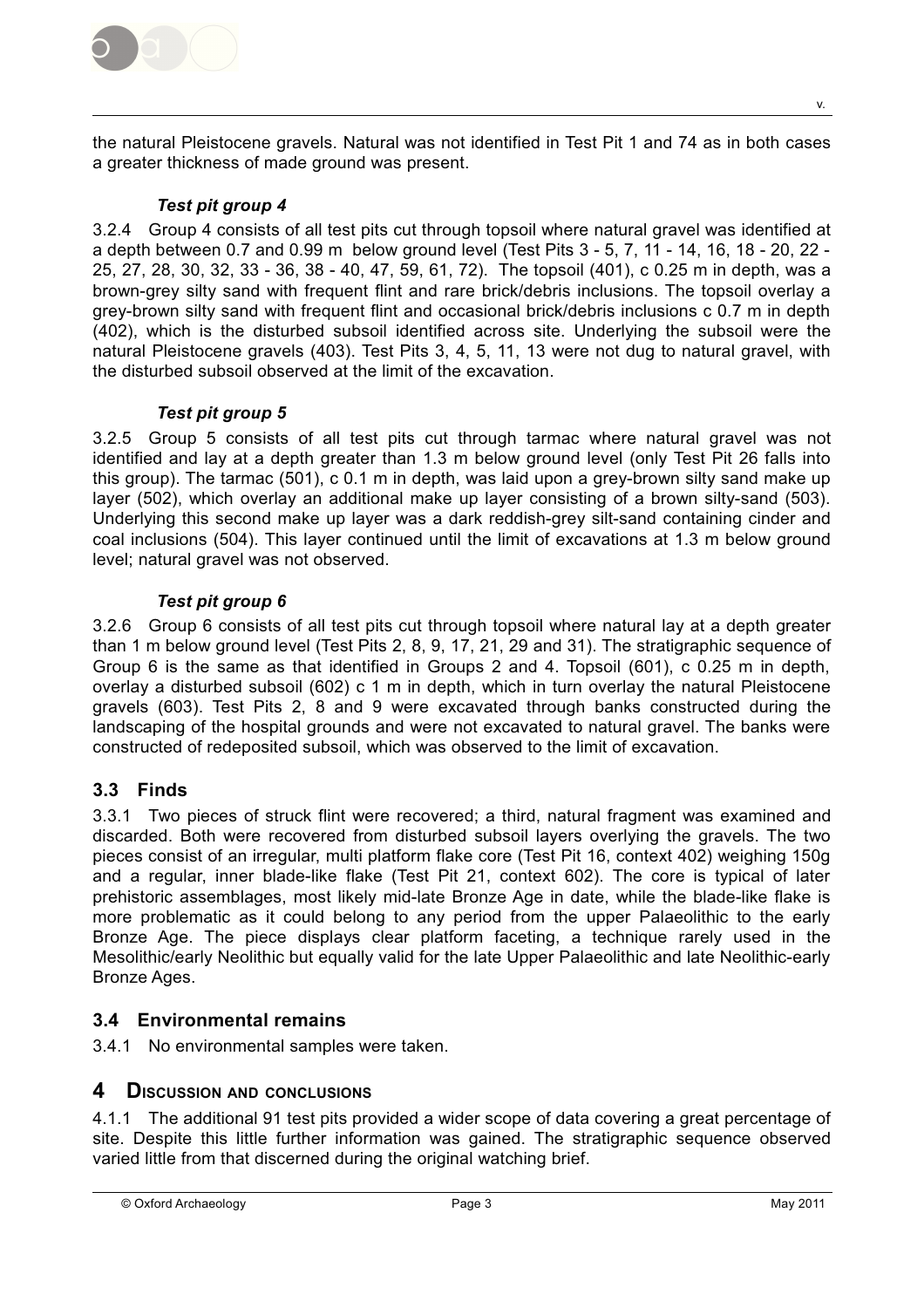

4.1.2 As with the original investigations the test pits were not accessible and therefore the archaeological confidence rating should continue to be treated as moderate to poor.

4.1.3 The modern disturbance of the subsurface deposits has apparently affected the whole site, at varying depths throughout. The potential for undisturbed subsoil which may contain or seal archaeological features seems low - wherever the subsoil was observed there was evidence for modern disturbance, in the form of material such as brick. No archaeological features or garden soils where identified during excavation. The recovery of two worked flints suggests some potential for further artefact recovery - though on current evidence this is most likely to be from disturbed contexts.

V.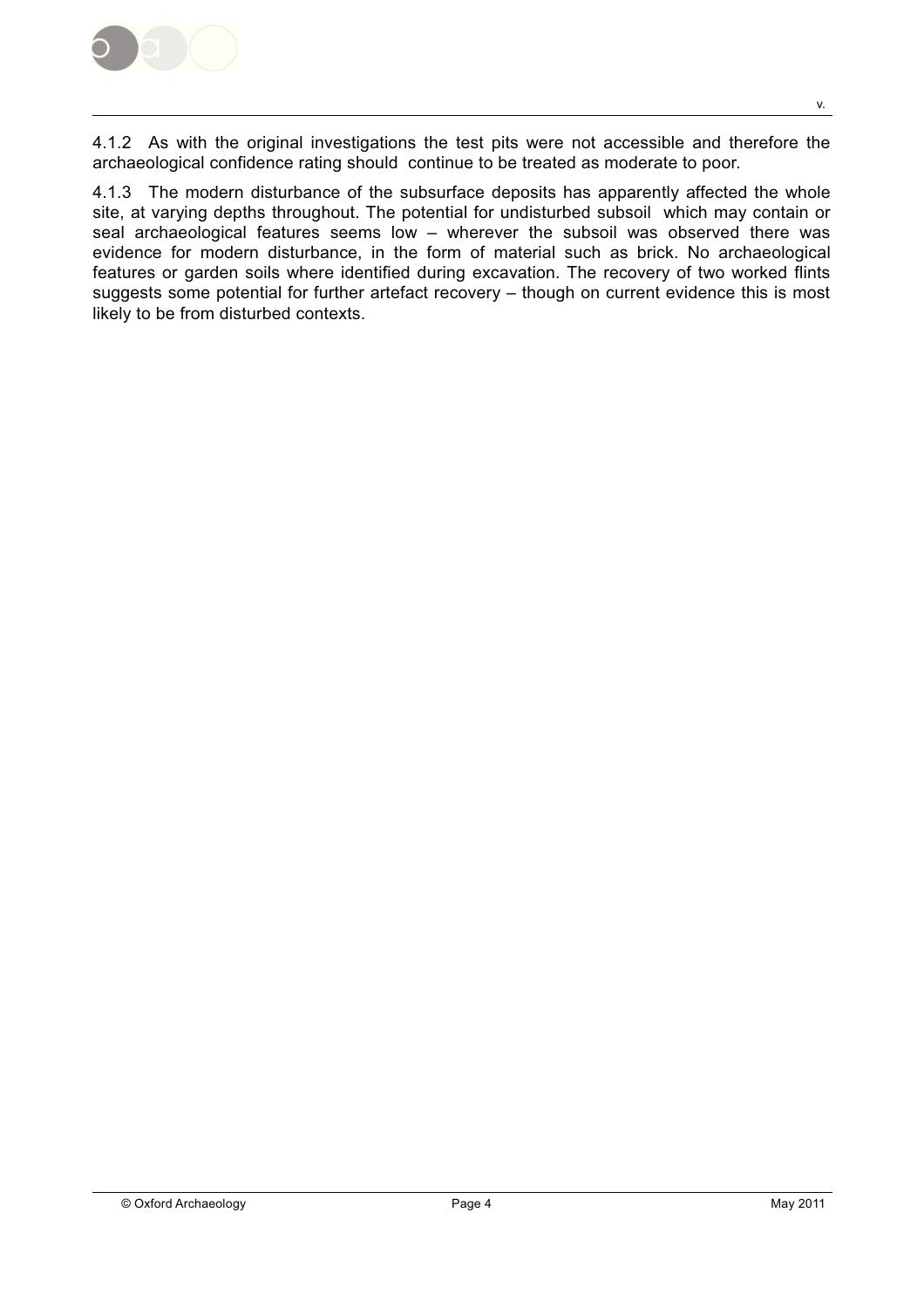

Figure 1: Plan of site and geotechnical investigations